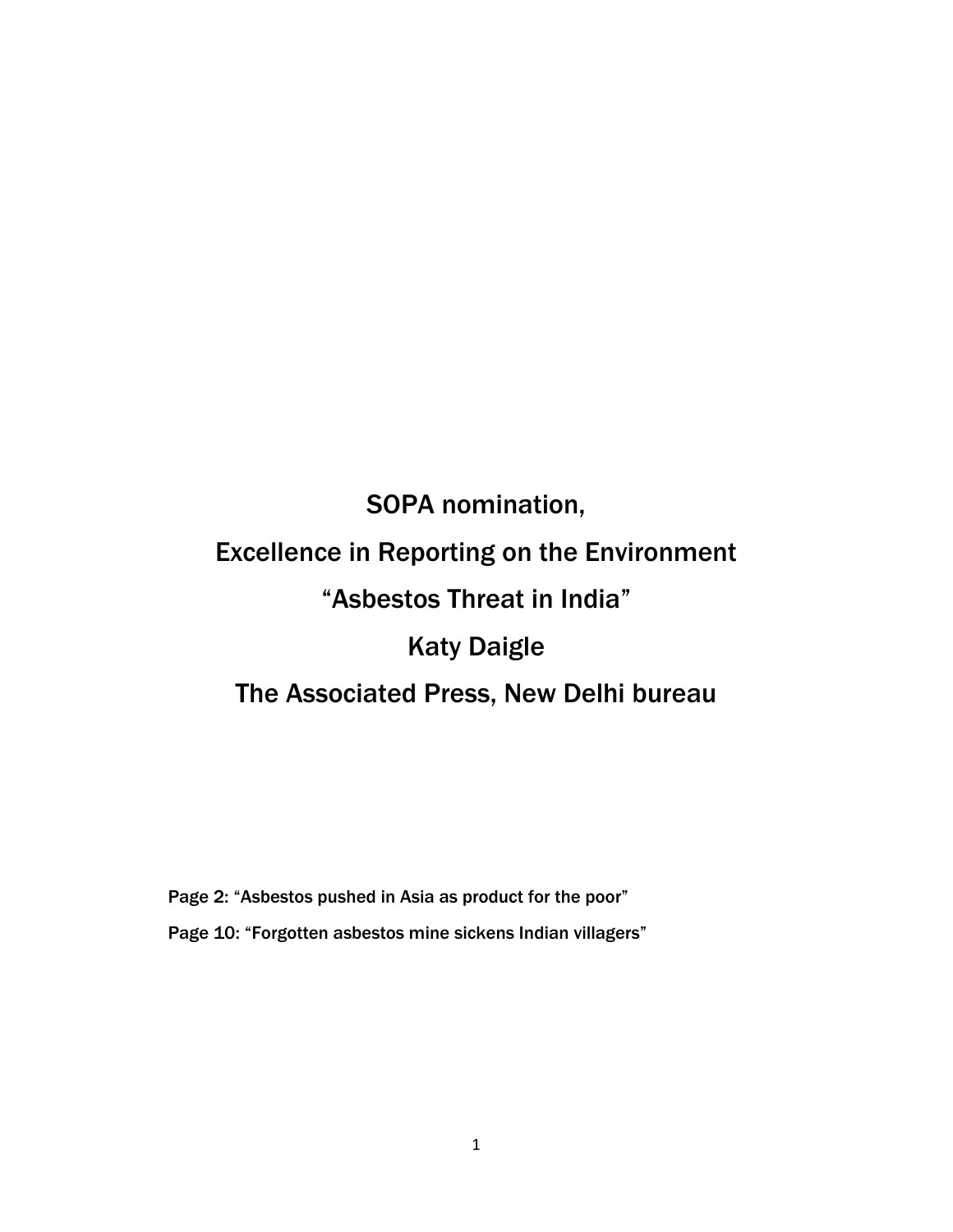### Asbestos pushed in Asia as product for the poor

By KATY DAIGLE AP Environment Writer

Aug. 12, 2014

VAISHALI, India (AP) — The executives mingled over tea and sugar cookies, and the chatter was upbeat. Their industry, they said at the conference in the Indian capital, saves lives and brings roofs, walls and pipes to some of the world's poorest people.

The industry's wonder product, though, is one whose very name evokes the opposite: asbestos. A largely outlawed scourge to the developed world, it is still going strong in the developing one, and killing tens of thousands of people each year.

"We're here not only to run our businesses, but to also serve the nation," said Abhaya Shankar, a director of India's Asbestos Cement Products Manufacturers Association.

In India, the world's biggest asbestos importer, it's a \$2 billion industry with double-digit annual growth, at least 100 manufacturing plants and some 300,000 jobs.

The International Labor Organization, World Health Organization, the wider medical community and more than 50 countries say the mineral should be banned. Asbestos fibers lodge in the lungs and cause many diseases. The ILO estimates 100,000 people die every year from workplace exposure, and experts believe thousands more die from exposure outside the workplace.

The asbestos executives who gathered in the ballroom of a luxury New Delhi hotel wanted to knock down those concerns. The risks are overblown, many said, and scientists and officials from rich Western nations who cite copious research showing it causes cancer are distorting the facts.

More than two-thirds of India's 1.2 billion people live in poverty on less than \$1.25 a day, including hundreds of millions still in makeshift rural dwellings that offer little protection from insects, harsh weather and roaming predators such as tigers and leopards.

"These are huge numbers. We're talking about millions of people," Shankar said. "So there is a lot of latent demand."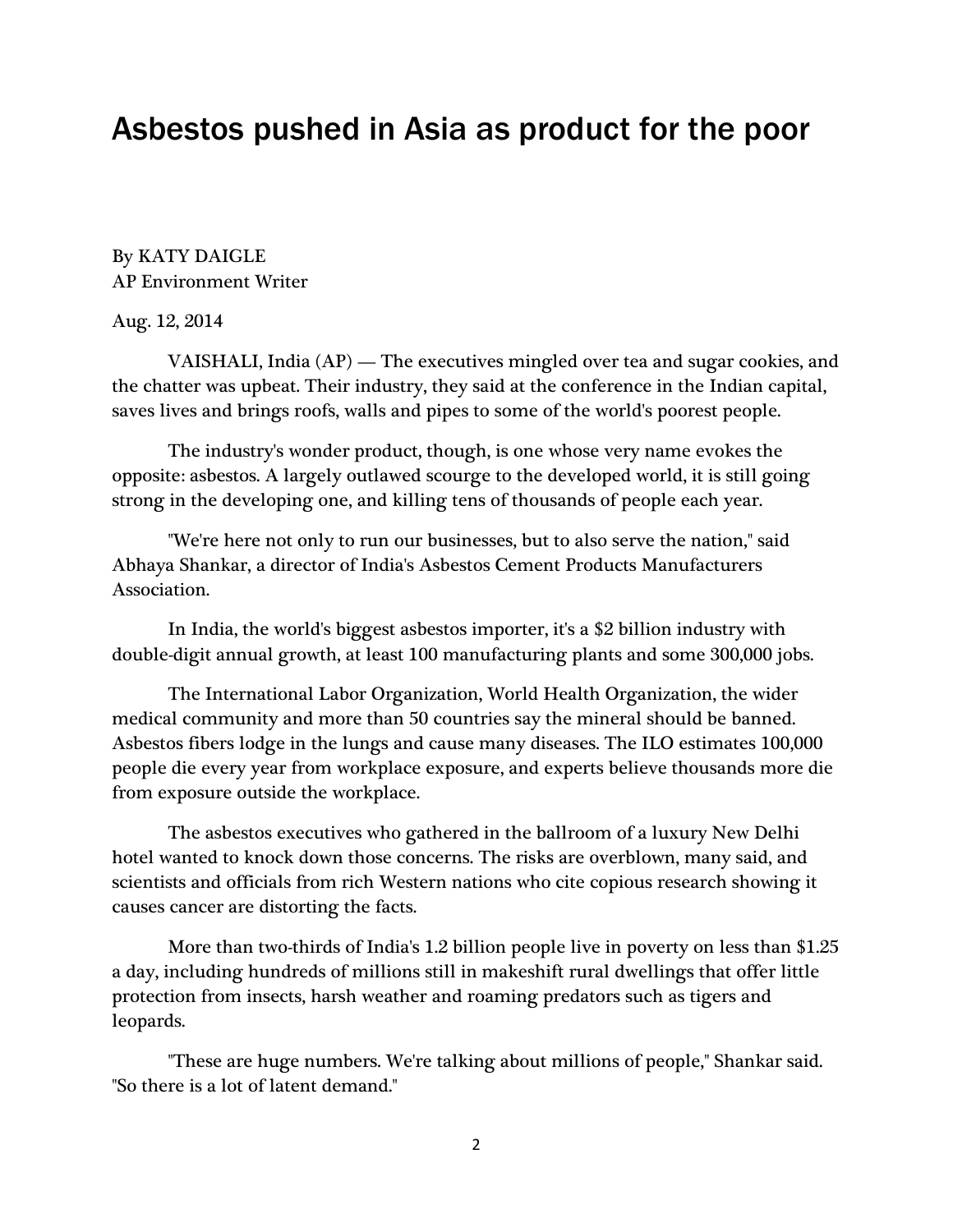Yet there are some poor Indians trying to keep asbestos out of their communities, even as the government supports the industry by lowering import duties and using asbestos in construction of subsidized housing.

"People outside of India, they must be wondering what kind of fools we are," said Ajit Kumar Singh from the Indian Red Cross Society. "They don't use it. They must wonder why we would."

In the ancient farming village of Vaishali, in impoverished Bihar state, the first word about the dangers of asbestos came from chemistry and biology textbooks that a boy in a neighboring town brought home from school, according to villagers interviewed by The Associated Press.

 $\overline{\phantom{a}}$ 

A company was proposing an asbestos plant in the village of 1,500 people located about 1,000 kilometers (620 miles) east of New Delhi.

The villagers worried that asbestos fibers could blow from the factory across their wheat, rice and potato fields and into their tiny mud-and-thatch homes. Their children, they said, could contract lung diseases most Indian doctors would never test for, let alone treat. Neither India nor any of its 29 states keep statistics on how many people might be affected by asbestos.

The people of Vaishali began protesting in January 2011. They objected that the structure would be closer to their homes than the legal limit of 500 meters (1,650 feet). Still, bricks were laid, temporary management offices were built and a hulking skeleton of steel beams went up across the tree-studded landscape.

The villagers circulated a petition demanding the factory be halted. But in December 2012, its permit was renewed, inciting more than 6,000 people from the region to rally on a main road, blocking traffic for 11 hours. They gave speeches and chanted "Asbestos causes cancer."

Amid the chaos, a few dozen villagers took matters into their own hands, pulling down the partially built factory, brick by brick.

"It was a moment of desperation. No one was listening to us," said a villager involved in the demolition, a teacher who spoke on condition of anonymity for fear of retribution from the company. "There was no other way for us to express our outrage."

Within four hours, the factory and offices were demolished: bricks, beams, pipes and asbestos roofing, all torn down. The steel frame was the only remnant left standing.

"Still, we did not feel triumphant," the teacher said. "We knew it wasn't over."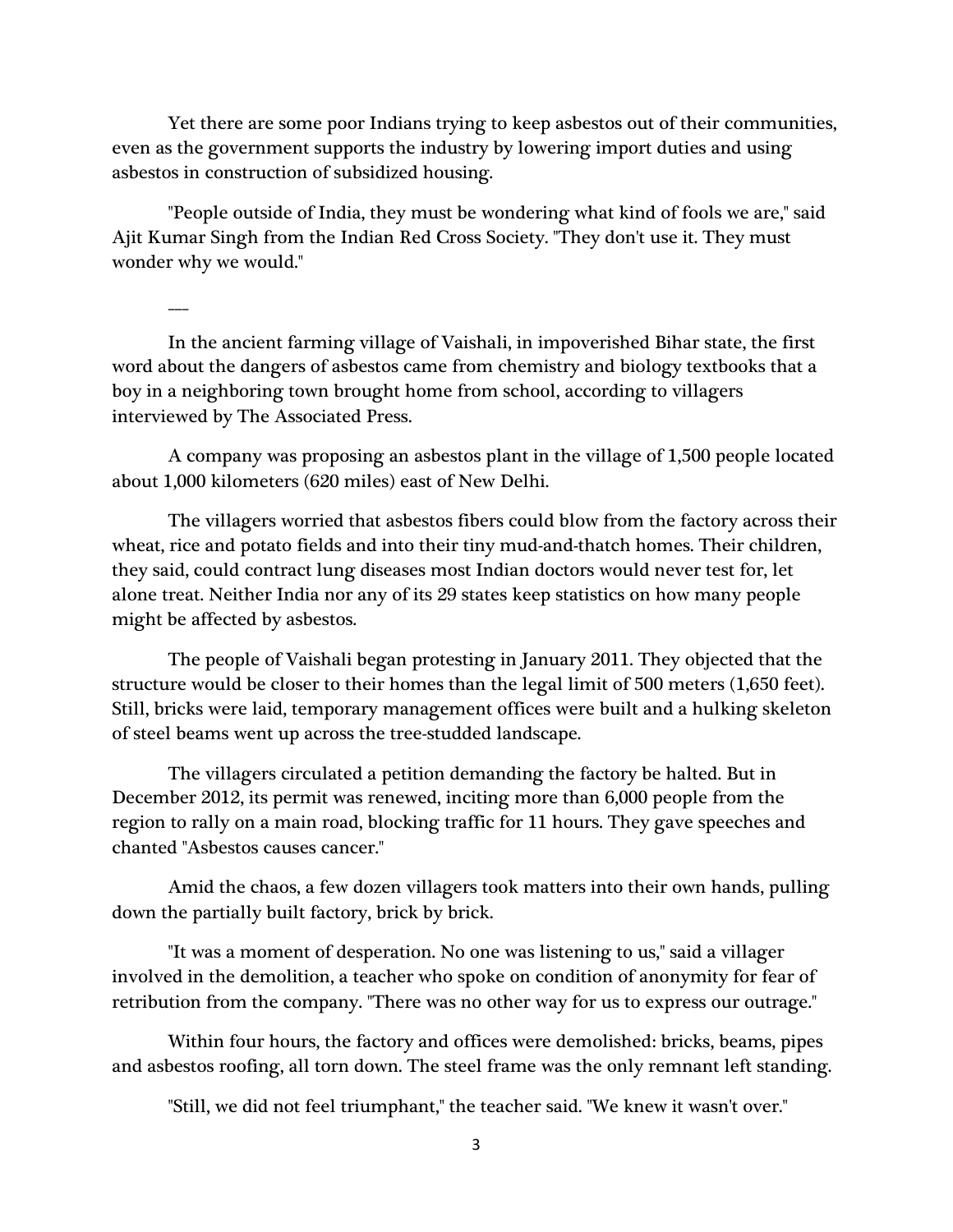They were right. The company filed lawsuits, still pending, against several villagers, alleging vandalism and theft.

 $\overline{\phantom{a}}$ 

Durable and heat-resistant, asbestos was long a favorite insulation material in the West, but has also been used in everything from shoes and dental fillings to fireproofing sprays, brake linings and ceiling tiles.

Scientists and medical experts overwhelmingly agree that inhaling any form of asbestos can lead to deadly diseases including mesothelioma, lung cancer and asbestosis, or the scarring of the lungs. Exposure may also lead to other debilitating ailments, including asthma and chronic obstructive pulmonary disease.

About 125 million people worldwide are exposed to asbestos at work each year, the WHO says. Because the disease typically takes 20 to 40 years to manifest, workers can go through their careers without realizing they are getting sick.

Dozens of countries including Japan, South Korea, Argentina, Saudi Arabia and all European Union nations have banned asbestos entirely. Others including the United States have severely curtailed its use.

Most asbestos on the world market today comes from Russia. Brazil, Kazakhstan and China also export, though some have been reviewing their positions.

Canada's Quebec province was the world's biggest asbestos producer for much of the 20th century. It got out of the business in 2012, after a new provincial government questioned why it was mining and exporting a material its own citizens shunned.

Asia is the biggest market. India last year imported \$235 million worth of the stuff, or about half of the global trade.

The global asbestos lobby says the mineral has been unfairly maligned by Western nations that used it irresponsibly. It also says one of the six forms of asbestos is safe: chrysotile, or white asbestos, which accounts for more than 95 percent of all asbestos used since 1900, and all of what's used today.

"Chrysotile you can eat for breakfast, lunch and dinner!" said Kanat Kapbayel of Kazakhstan's United Minerals and a board member of the International Chrysotile Association.

Chrysotile is a serpentine mineral, meaning its fibers are curly and more flexible than the other more jagged and sharp forms called amphiboles. The lobby and its supporters say this distinction makes all the difference.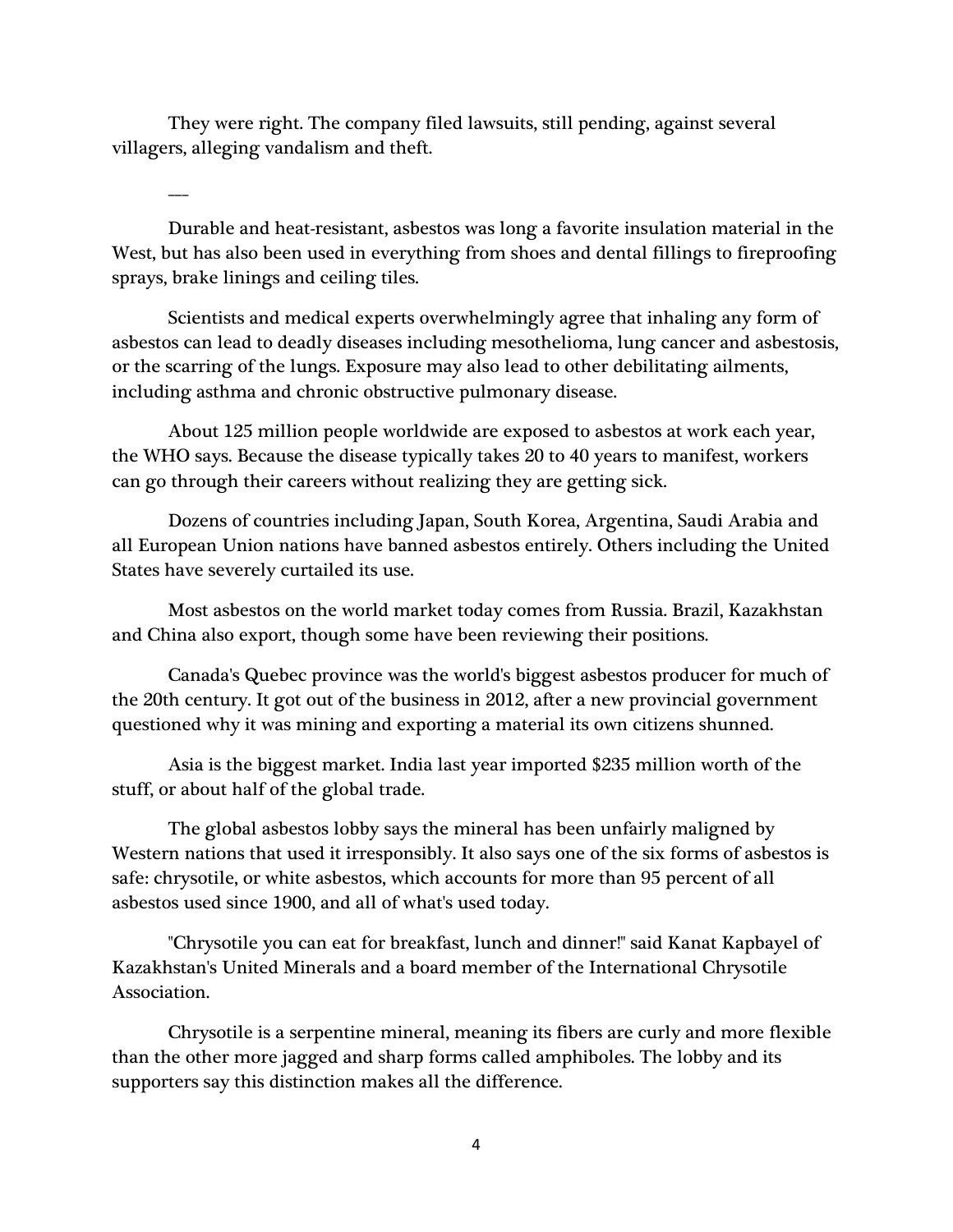A vast majority of experts in science and medicine reject this.

"A rigorous review of the epidemiological evidence confirms that all types of asbestos fiber are causally implicated in the development of various diseases and premature death," the Joint Policy Committee of the Societies of Epidemiology said in a 2012 position statement.

Squeezed out of the industrialized world, the asbestos industry is trying to build up new markets and has created lobbying organizations to help it sell asbestos to poor countries, particularly in Asia, it said.

 $\overline{\phantom{a}}$ 

Developed nations are still reckoning with health and economic consequences from past asbestos use.

American businesses have paid out at least \$1.3 billion in the largest and longestrunning collection of personal injury lawsuits in U.S. legal history, according to a 2012 report by the California-based Rand research corporation. Two years ago, an Italian court sentenced two businessmen from Swiss building material maker Eternit AG to 16 years in prison for negligence leading to more than 2,000 asbestos-related deaths. Billions of dollars have been spent stripping asbestos from buildings in the U.S. and Europe.

Arun Saraf, the Indian asbestos association's chairman, said India has learned from the West's mistakes.

He said the lobby's 15 member companies maintain the strictest safety standards in their factories. That includes limiting airborne dust, properly disposing of waste and insisting employees wear safety masks, gloves and protective clothing.

The vast majority of asbestos used in India is mixed with cement and poured into molds for corrugated roof sheets, wall panels or pipes. Fibers can be released when the sheets are sawed or hammered, and when wear and weather break them down. Scientists say those released fibers are just as dangerous as the raw mineral.

AP journalists who visited a working factory and a shuttered one in Bihar found both had dumped broken sheets and raw material in fields or uncovered pits within the factory premises. Workers without any safety gear were seen handling the broken sheets at both factories. The working factory was operated by Ramco Industries Ltd., while the other owned by Nibhi Industries Pvt. Ltd. was supplying materials to UAL Industries Ltd.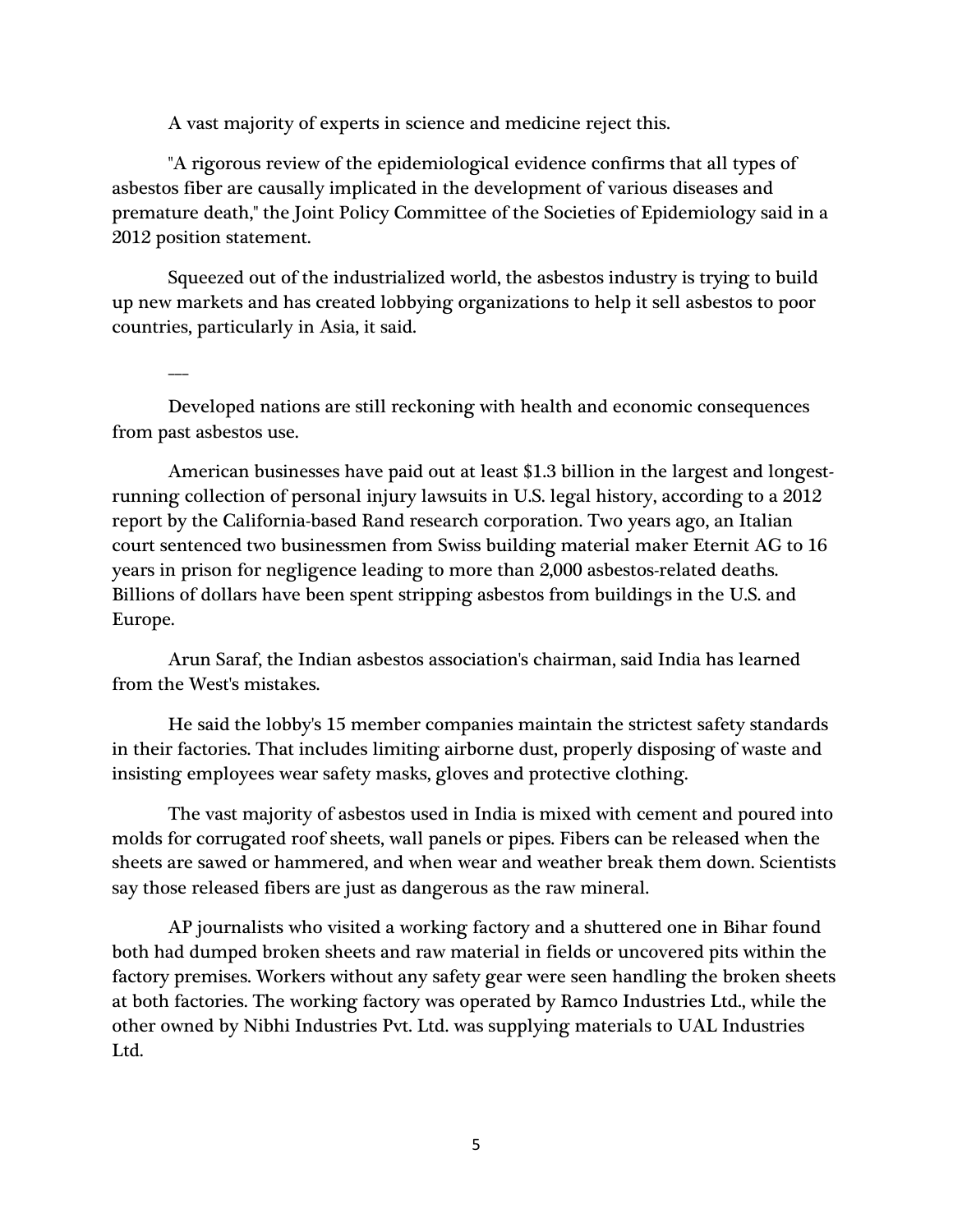Saraf, who is also UAL's managing director, said the materials left strewn across the factory grounds were meant to be pulverized and recycled into new roofing sheets, and were no more dangerous than the final product as the asbestos had already been mixed with cement.

He said Nibhi was not an association member, but "I have been informed that Nibhi workers are provided with all the personal protective equipment."

Some employees of Ramco's working factory said they were satisfied that asbestos was safe, and were delighted by the benefits of steady work. But several former employees of both factories said they were given masks only on inspection days, and rarely if ever had medical checkups. None was aware that going home with asbestos fibers on their clothing or hair could put their families at risk.

Ramco CEO Prem Shanker said all employees working in areas where asbestos was kept unmixed were given safety equipment and regular medical checkups that were reviewed by government authorities. "Ramco has consistently gone the extra mile to ensure a safe working environment," he said. AP was not given permission to visit these indoor areas.

Indian customers like the asbestos sheets because they're sturdy, heat resistant and quieter in the rain than tin or fiberglass. But most of all, they're cheap.

Umesh Kumar, a roadside vendor in Bihar's capital of Patna, sells precut 3-by-1 meter (10-by-3 foot) asbestos cement sheets for 600 rupees (\$10) each. A tin or a fiberglass sheet of similar strength costs 800 rupees.

"I've known it's a health hazard for about 10 years, but what can we do? This is a country of poor people, and for less money they can have a roof over their heads," Kumar said.

"These people are not aware" of the health risks, he said. But as sellers of asbestos sheets wanting to stay in business, "we're not able to tell them much."

 $\overline{\phantom{a}}$ 

The two-day asbestos conference in December was billed as scientific. But organizers said they had no new research.

One could say they've gone back in time to defend their products.

The Indian asbestos lobby's website refers to 1998 WHO guidelines for controlled use of chrysotile, but skips updated WHO advice from 2007 suggesting that all asbestos be banned. The lobby also ignores the ILO's 2006 recommendation to ban asbestos, and refers only to its 1996 suggestion of strict regulations.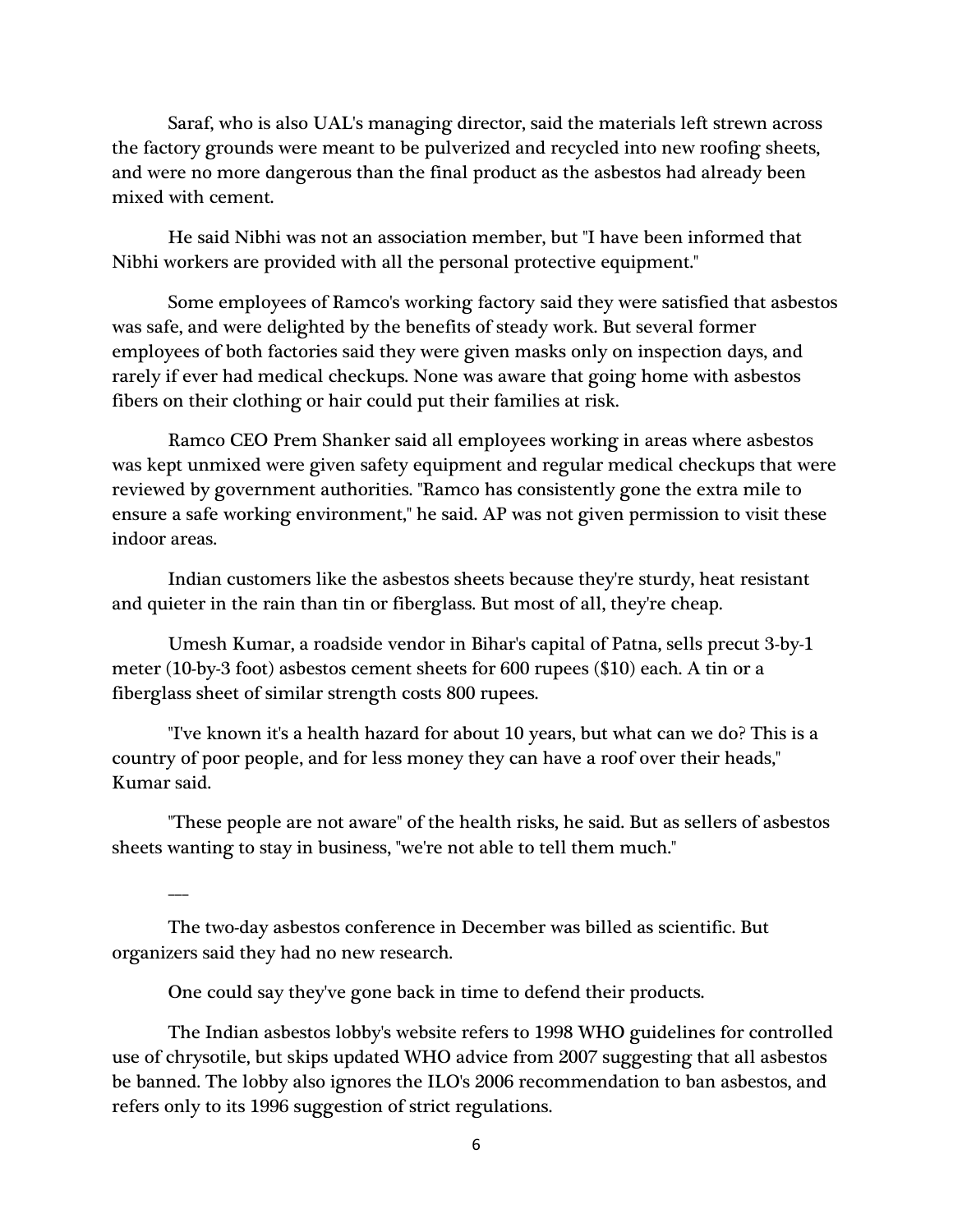When asked why the association ignored the most recent advice, its executive director, John Nicodemus, waved his hand dismissively. "The WHO is scaremongering," he said.

Many of the speakers are regulars at asbestos conferences around the world, including in Brazil, Thailand, Malaysia, Ukraine and Indonesia.

American Robert Nolan, who heads a New York-based organization called Environmental Studies International, told the Indian delegates that "a ban is a little like a taboo in a primitive society," and that those who ban asbestos are "not looking at the facts."

David Bernstein, an American-born toxicologist based in Geneva, said that although chrysotile can cause disease if inhaled in large quantities or for prolonged periods, so could any tiny particle. He has published dozens of chrysotile-friendly studies and consulted for the Quebec-based Chrysotile Institute, which lost its Canadian government funding and shut down in 2012.

When asked by an audience member about funding for his research, he said some has come from chrysotile interests without elaborating on how much. A short-term study generally costs about \$500,000, he said, and a long-term research project can cost up to about \$4 million.

He presented an animated video demonstrating how one special kind of human blood cell called a macrophage can engulf a squiggly white asbestos fiber, dissolve it in acid and carry it out of the lungs. He said his research concludes that smaller doses for shorter periods "produce no fibrosis."

"We have defense mechanisms. Our lungs are remarkable," Bernstein said. To suffer any health problems, "you have to live long enough."

Other researchers have drawn different conclusions. Their studies indicate that most chrysotile isn't eliminated but ends up in the membrane lining the lungs, where the rare malignancy mesothelioma develops and chews through the chest wall, leading to excruciating death.

Research such as Bernstein's frustrates retired U.S. Assistant Surgeon General Dr. Richard Lemen, who has studied asbestos since 1970 and first advocated a chrysotile ban in 1976.

"His presentation is pretty slick, and when he puts it on animation mode, people think: 'Wow, he must know what he's talking about,'" Lemen said by telephone from Atlanta. But Bernstein or Nolan "would get shot down if they stood up and talked about their research" at a legitimate scientific conference, he said.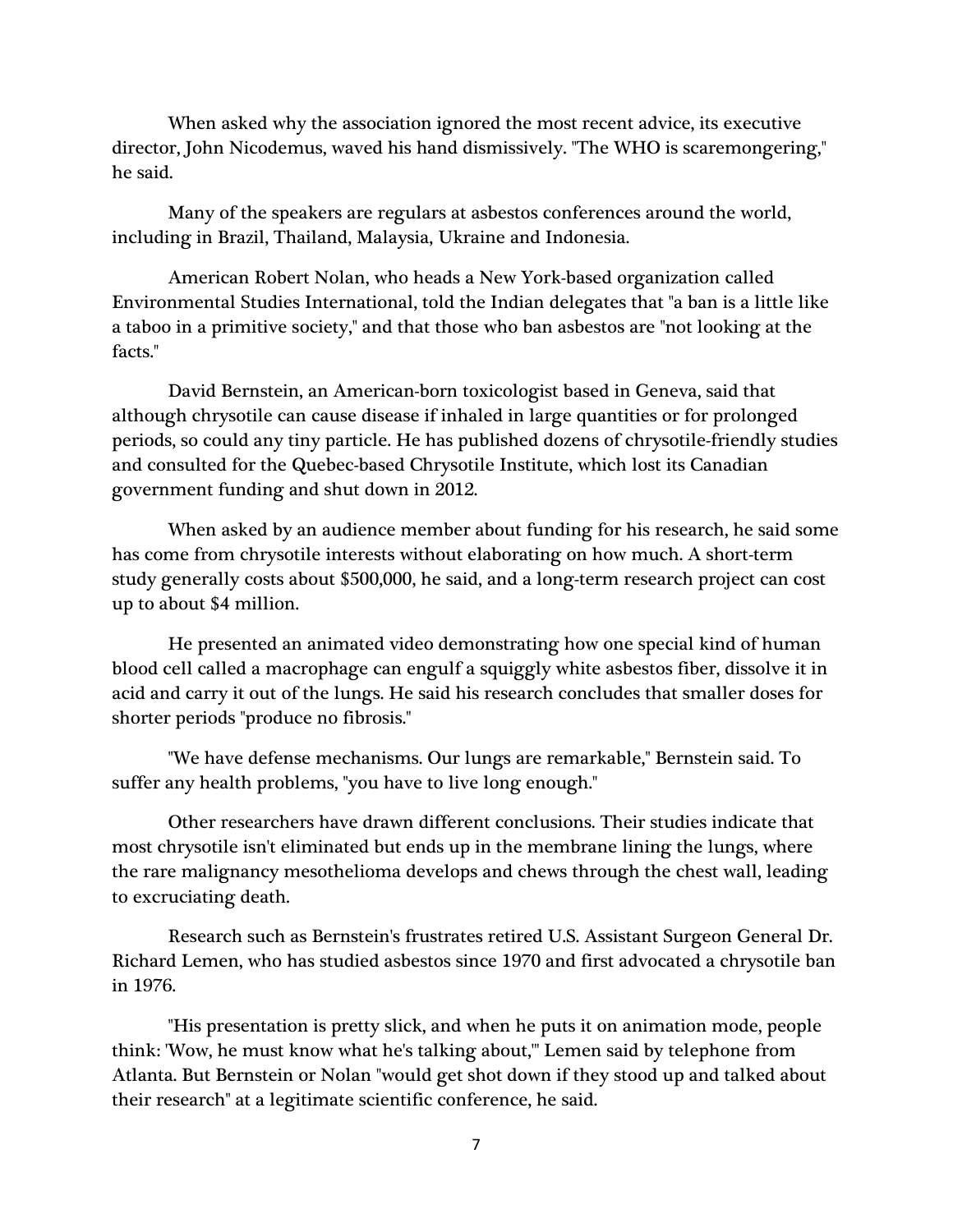Debate has ended for richer countries, but that has not stopped asbestos use in poorer ones, Lemen said.

"I've been saying the same thing over and over for 40 years. You feel like Sisyphus rolling the stone up the hill, and it comes back down."

 $\overline{\phantom{a}}$ 

Research conducted around the world has not convinced some Indian officials, who say there is not enough evidence to prove a link between chrysotile and disease in India.

Gopal Krishna, an activist with the Ban Asbestos India, calls this argument "ridiculous."

"Are they saying Indian people's lungs are different than people's in the West?"

The permit for the asbestos plant in Vaishali was canceled by Bihar's chief minister last year after prolonged agitation, but some in his government still rejected that the mineral is hazardous.

"From the scientific information I have received, there is no direct health hazard with asbestos production," said Dipak Kumar Singh, who until recently was Bihar's environment secretary and oversaw industrial zones at the same time. He's now in charge of water management.

The state health secretary, Deepak Kumar, disagreed.

"It's not safe," he said. "Of course it can affect the health system, create a burden for us all and especially the poor."

India in 1986 placed a moratorium on licensing any new asbestos mining, but has never banned use of the mineral despite two Supreme Court rulings ordering lawmakers to bring the law in line with ILO standards.

Last year, an Indian delegation traveled to Geneva to join Russia, Kazakhstan, Kyrgyzstan, Ukraine, Zimbabwe and Vietnam in opposing the listing of chrysotile as a hazardous chemical under the international Rotterdam Convention, which governs the labeling and trade of dangerous chemicals. Without unanimous support among the convention's 154 members, the effort to list chrysotile failed again.

An Indian Labor Ministry advisory committee set up in 2012 to give a recommendation on asbestos has yet to release a report. The Health Ministry has said asbestos is harmful, but that it has no power to do anything about it. The Environment Ministry continues to approve new factories even as it says asbestos may be phased out.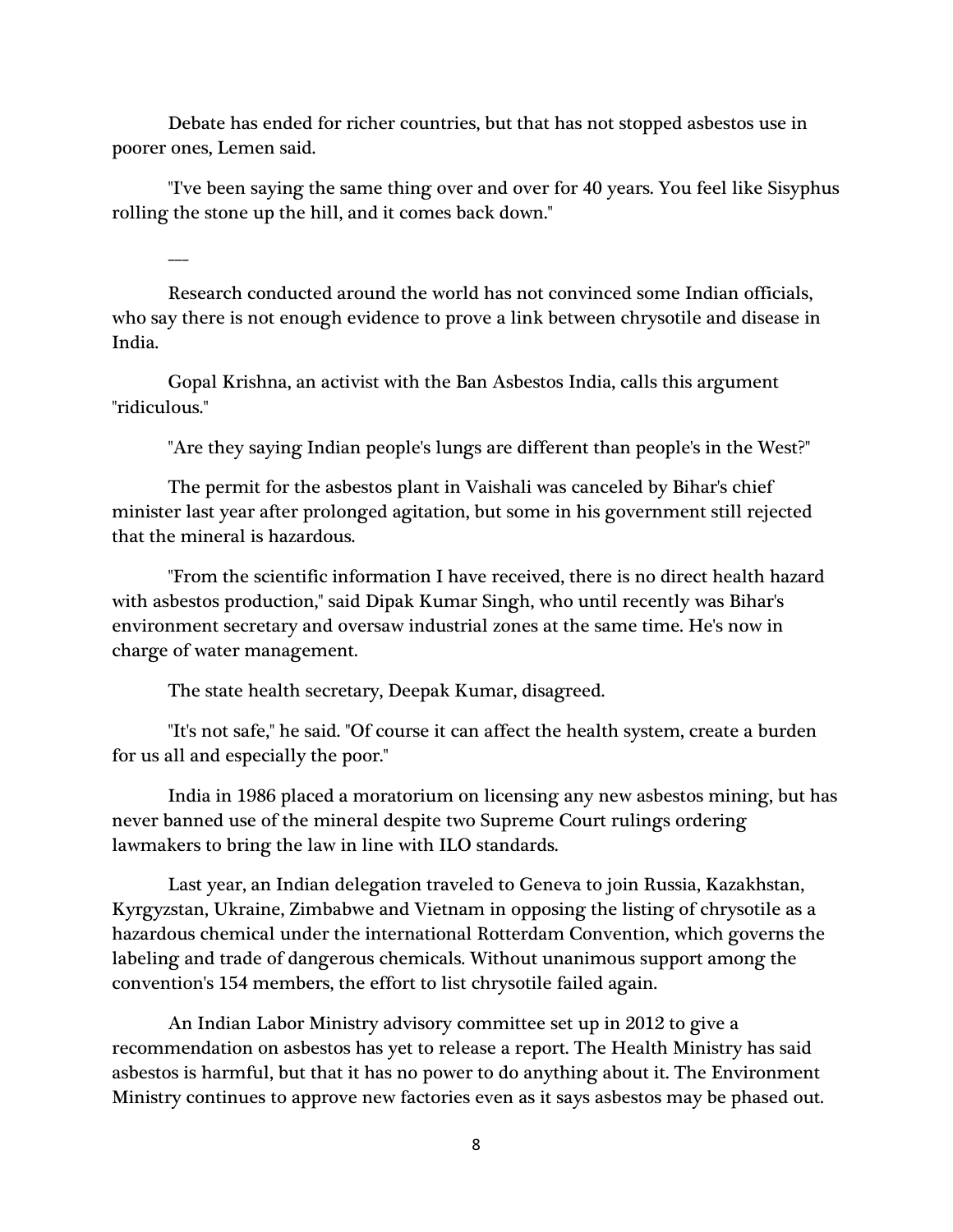The position of Prime Minister Narendra Modi's new government is unclear, but during 12 years as chief minister of Gujarat state, Modi oversaw a boom in asbestos manufacturing and in the asbestos-laden ship-breaking industry.

Meanwhile, village-level resistance continues. Vaishali sparked other protests, including in the nearby district of Bhojpur.

"We'll start a people's revolution if we have to," said blacksmith Dharmatma Sharma, founder of a local environmental group.

"Many people are not aware of the effects, especially the illiterate," said Madan Prasad Gupta, a village leader in Bhojpur, sipping tea with other villagers at the roadside tea shop he built decades ago when he had no idea what asbestos was.

Over his head: a broken, crumbling asbestos cement roof.

 $\overline{\phantom{a}}$ 

Follow Katy Daigle on Twitter at<http://twitter.com/katydaigle>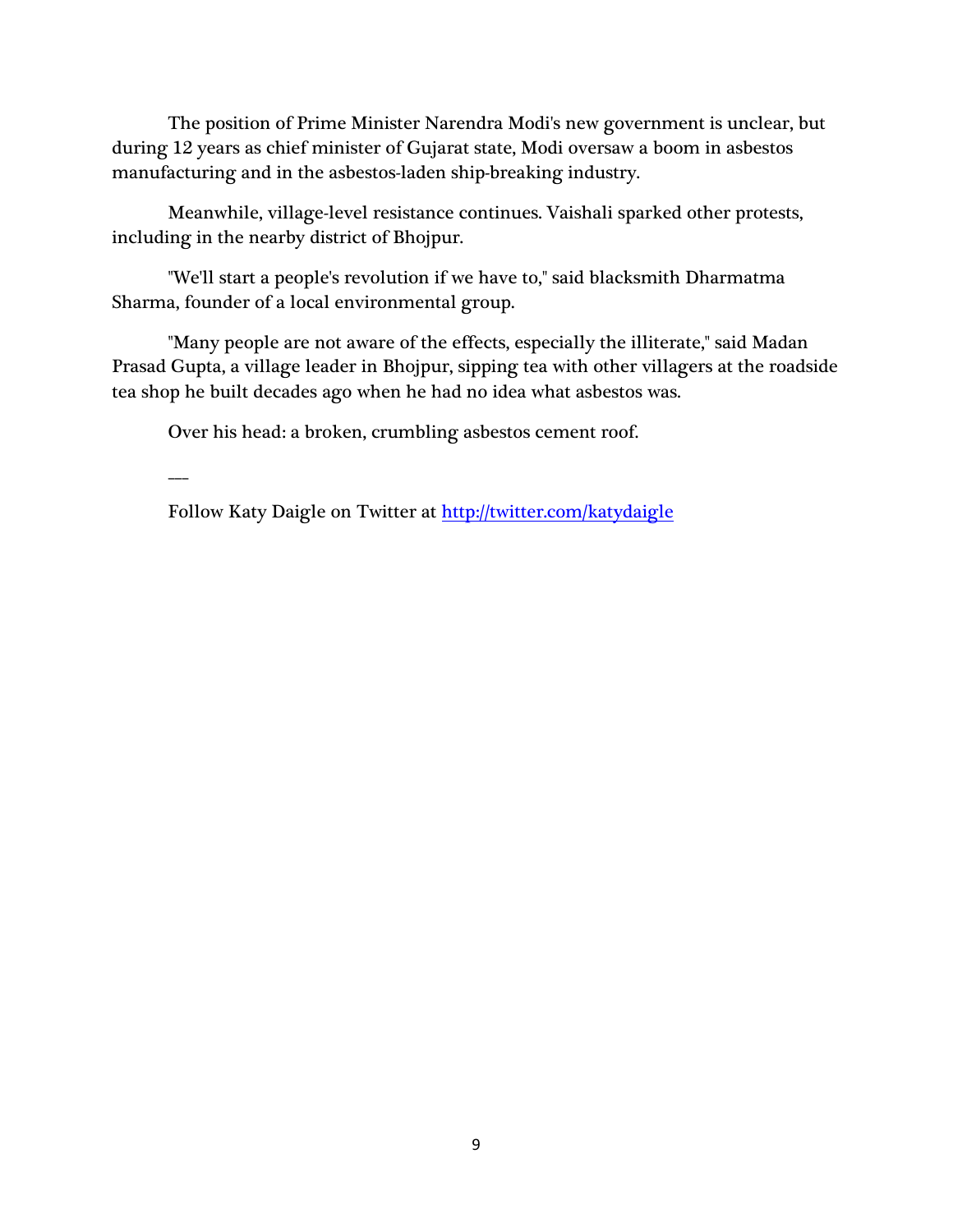## Forgotten asbestos mine sickens Indian villagers

#### By KATY DAIGLE AP Environment Writer

#### Dec. 22, 2014

RORO VILLAGE, India (AP) — Asbestos waste spills in a gray gash down the flank of a lush green hill above tribal villages that are home to thousands in eastern India. Three decades after the mines were abandoned, nothing has been done to remove the enormous, hazardous piles of broken rocks and powdery dust left behind.

In Roro Village and nearby settlements, people who never worked in the mines are dying of lung disease. Yet in a country that treats asbestos as a savior that provides cheap building materials for the poor, no one knows the true number and few care to ask.

"I feel weak, drained all the time," Baleman Sundi gasped, pushing the words out before she lost her breath. "But I must work." The 65-year-old paused, inhaled. "I don't have a choice." Another gasp. "I have to eat."

Sundi and 17 others from a clutch of impoverished villages near the abandoned hilltop mines were diagnosed in 2012 with asbestosis, a fatal lung disease. One has since died. Tens of thousands more, some of them former mine workers, remain untested and at risk. Asbestos makes up as much as 14.3 percent of the soil around Roro Village, analysis of samples gathered by The Associated Press showed.

Few have done anything to help people such as Sundi. The villagers have no money for doctors or medical treatment, and cannot afford to move.

Neither the government nor the Indian company that ran the mines from 1963 to 1983 has made any move to clean up the estimated 700,000 tons of asbestos tailings left scattered across several kilometers (miles) of hilly mining area.

The mine's operator, Hyderabad Asbestos Cement Products Ltd., nowadays known as HIL Ltd., says it has done nothing illegal.

"The company had followed all rules and procedures for closure of a mine and had complied with the provisions of the law, as in force in 1983," it said in a statement released to the AP.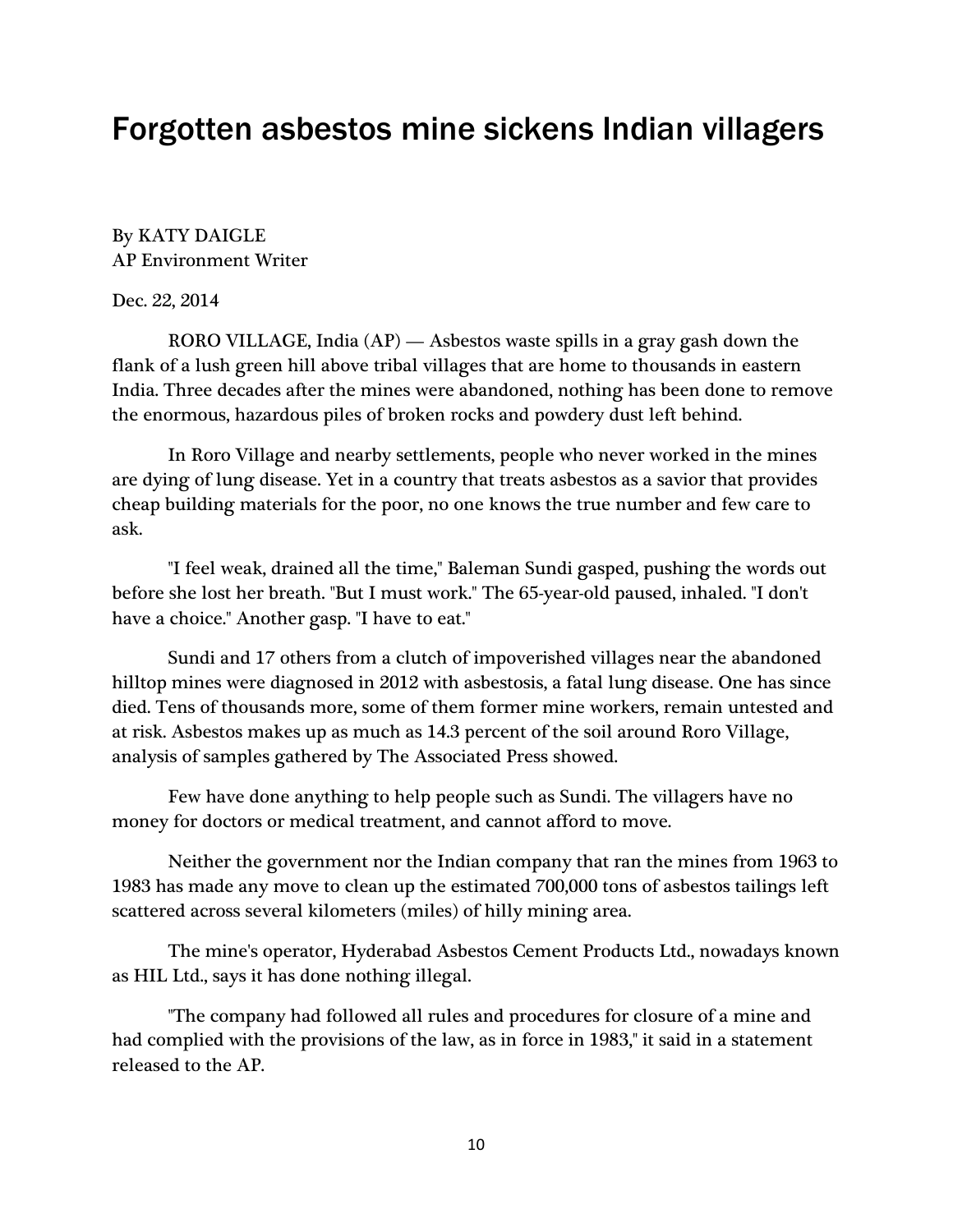Sundi and the others are suing in the country's environmental court for cleanup, compensation and a fund for future victims of asbestos-related disease. If they win, the case would set precedents for workplace safety and corporate liability, subjects often ignored or dismissed in developing India.

"There will be justice only if we win," Sundi rasped. "Whoever did this must pay."

India placed a moratorium on asbestos mining in 1986, acknowledging that the fibrous mineral was hazardous to the miners.

But that was the government's last decision curtailing the spread of asbestos. It has since embraced the mineral as a cheap building material. Today India is the world's fastest-growing market for asbestos.

In the last five years, India's asbestos imports shot up 300 percent. The government helps the \$2 billion asbestos manufacturing industry with low tariffs on imports. It has also blocked asbestos from being listed as a hazardous substance under the international Rotterdam Convention governing how dangerous chemicals are handled.

The country keeps no statistics on how many people have been sickened or died from exposure to the mineral, which industry and many government officials insist is safe when mixed with cement.

Western scientists strongly disagree.

The World Health Organization and more than 50 countries, including the United States and all of Europe, say it should be banned in all forms. Asbestos fibers lodge in the lungs and cause many diseases. The International Labor Organization estimates 100,000 people die every year from workplace exposure, and experts believe thousands more die from exposure elsewhere.

"My greatest concern is what will happen in India. It's a slow-moving disaster, and this is only the beginning," said Philip Landrigan, a New York epidemiologist who heads the Rome-based Collegium Ramazzini, which pioneered the field of occupational health worldwide.

"The epidemic will go largely unrecognized," he said. Eventually, "it's going to end up costing India billions of dollars."

From the top of Roro Hill, a small boy leaped out to slide down the cascade of fluffy grey dust. A few villagers followed, nudging a herd of cows and goats. Huge clouds billowed in their wake.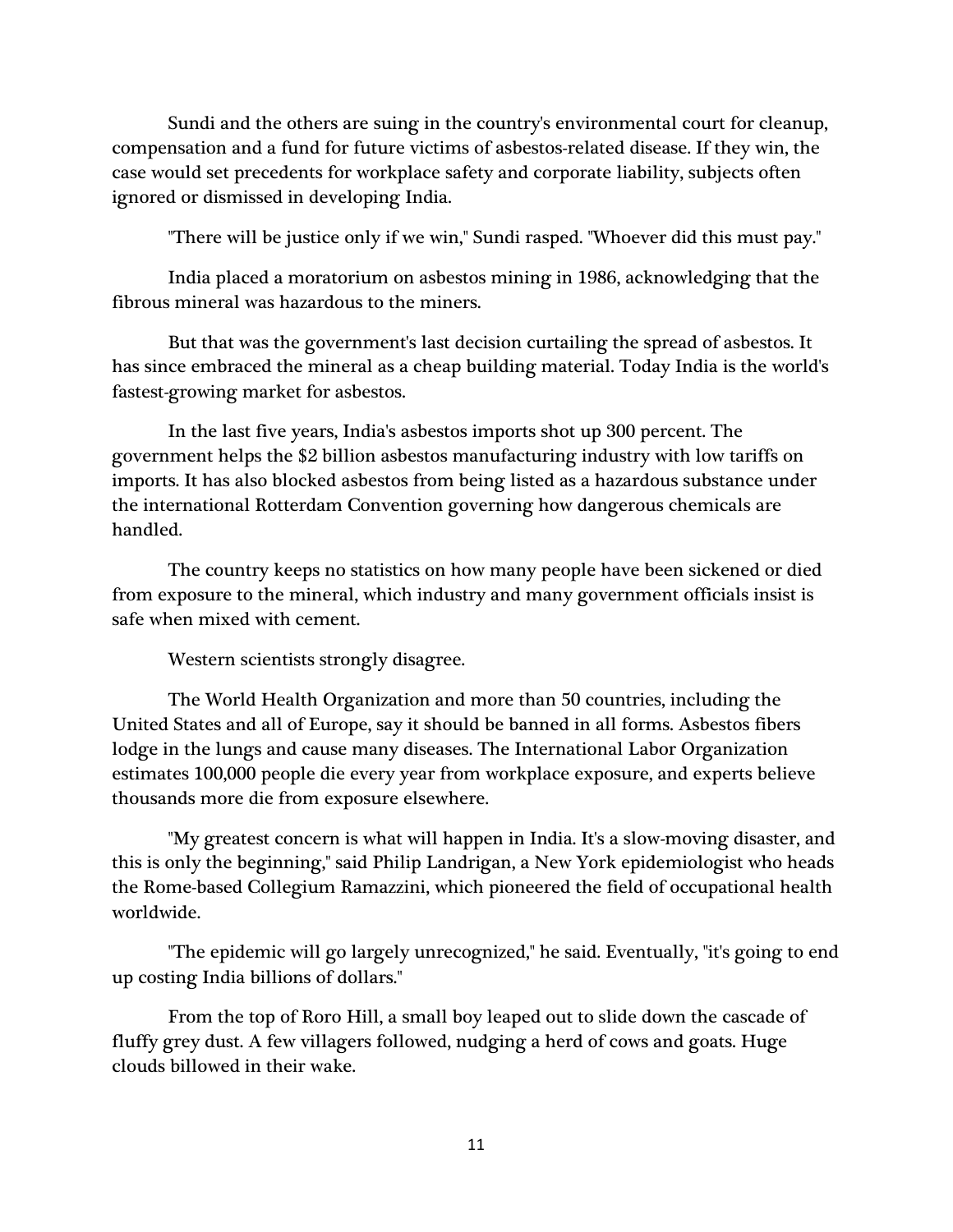The villagers often ignore the warnings from visiting doctors and activists to stay away from the waste. Many don't believe the asbestos, which looks like regular rocks and dirt, could be dangerous. Others are more fatalistic, noting they hardly have a choice.

"What can we do? This is our land," said 56-year-old Jema Sundi, diagnosed with asbestosis though she never went into the mines. "We tell the children, don't go there. But they are children, you cannot control them."

She then noticed her 4-year-old nephew Vijay, his tiny body covered with chalky white streaks, shrinking into himself as if trying to disappear. "You went up there today again?" she exclaimed.

Vijay, lowering his head, attempted a half-smile.

When Hyderabad Asbestos first began mining in Jharkhand in 1963, India was in its second decade of independence and attempting to industrialize. Most services and industries were nationalized, but some heavy industries and mining were opened to private companies, many of which operated opaquely.

Hydrabad Asbestos employed about 1,500 people in the asbestos mines. Most were tribal villagers eager to participate in the country's development. But for them that development never arrived.

Kalyan Bansingh, lead plaintiff in the court case, worked more than a decade building scaffolding inside newly blasted mining caverns. Like many laborers across India, he took to chewing an unrefined sugar product called jaggery in the misguided belief that airborne fibers would adhere to the sticky bolus and stay out of his lungs.

Sometimes the company provided the jaggery along with his \$2 weekly salary, but it never offered him protective masks or clothing, he said.

Bansingh regrets the job, even if it was the only paid work he ever had. "I can't run or walk long distances. I am breathless with just a few steps," the muscular 70-yearold said.

HIL said it followed strict health and safety policies, and that "no health or environmental damage was reported during the mine operations." The company did not address whether it had ever sent anyone to check on the villagers' health since the mines closed. Villagers told AP they were never been invited for a company-sponsored checkup after 1983.

The fact that Bansingh and the other plaintiffs ever had the opportunity for a diagnosis was extremely rare. Like most people in villages at the foot of Roro Hill, they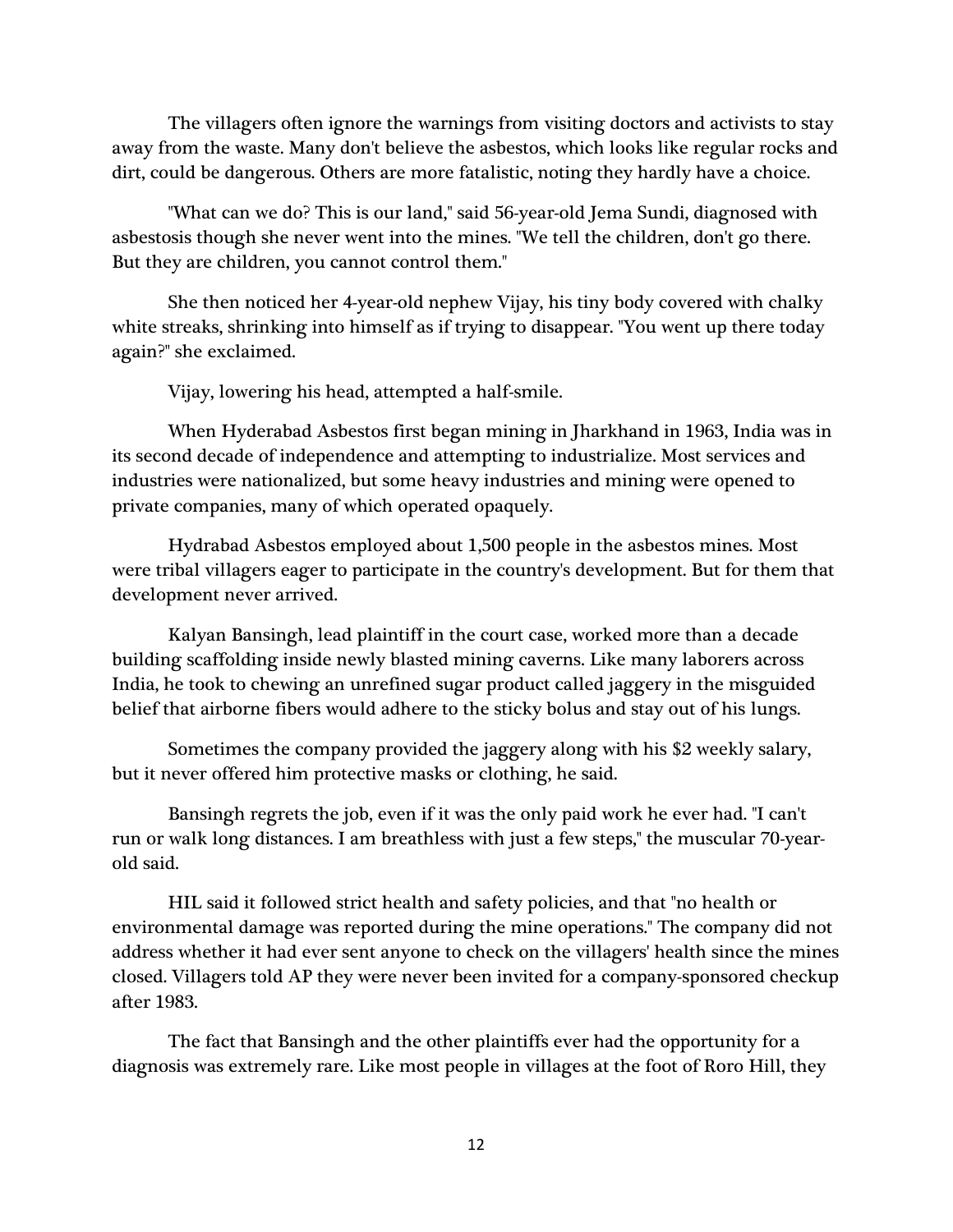cannot read or write. They live in makeshift homes of hard-packed mud, thatched roofs and tidily swept dirt floors.

"The idea that the environment, something that has always provided and been taken for granted, could be causing them harm is a notion that just doesn't occur to them," said T.K. Joshi, a doctor who heads India's only university department specializing in occupational health. "And unfortunately, most Indian doctors are not trained to ask the right questions."

Because X-rays and detailed patient interviews are rare in rural India, experts say most Indians who suffer or have died from an asbestos-related disease were likely misdiagnosed with tuberculosis, food poisoning or other illnesses common across India.

Now India's largest asbestos-manufacturing company, HIL had revenue of about \$160 million for 2013-14, while spending about \$72 million on imports of asbestos from countries such as Russia, Kazakhstan and Brazil. It plans to scale back manufacturing asbestos-cement products, but the decision was not made for environmental or health concerns.

According to its annual report, the company is diversifying because the "closure of certain mines across the world has resulted in increased dependency on limited sources."

Shutting down asbestos mines is a dirty and costly business. There is also the danger of releasing more fibers into the air just by disturbing waste or breaking down old materials. Hundreds of millions have been spent in the United States alone cleaning old asbestos mines in states including California and Montana.

The samples collected by AP and tested by California-based laboratory EMSL Analytical Inc. showed the soil around Roro Village was between 4.1 and 14.3 percent asbestos.

"It's heartbreaking. Kids are playing on it. People are stirring it up. You don't have to inhale much to put a cap on your life," said Richard Fuller, CEO of the Blacksmith Institute, a New York-based watchdog that estimates 50,000 people could be at risk.

Other, smaller asbestos mines in states including Orissa, Andhra Pradesh, Rajasthan and Chhattisgarh have also been left in a state of neglect similar to Roro's, mining activists say.

Activists, medical workers and lawyers have described an almost Kafkaesque effort to hold the government and company accountable over the past decade, with both declaring the mine closed and subject settled long ago.